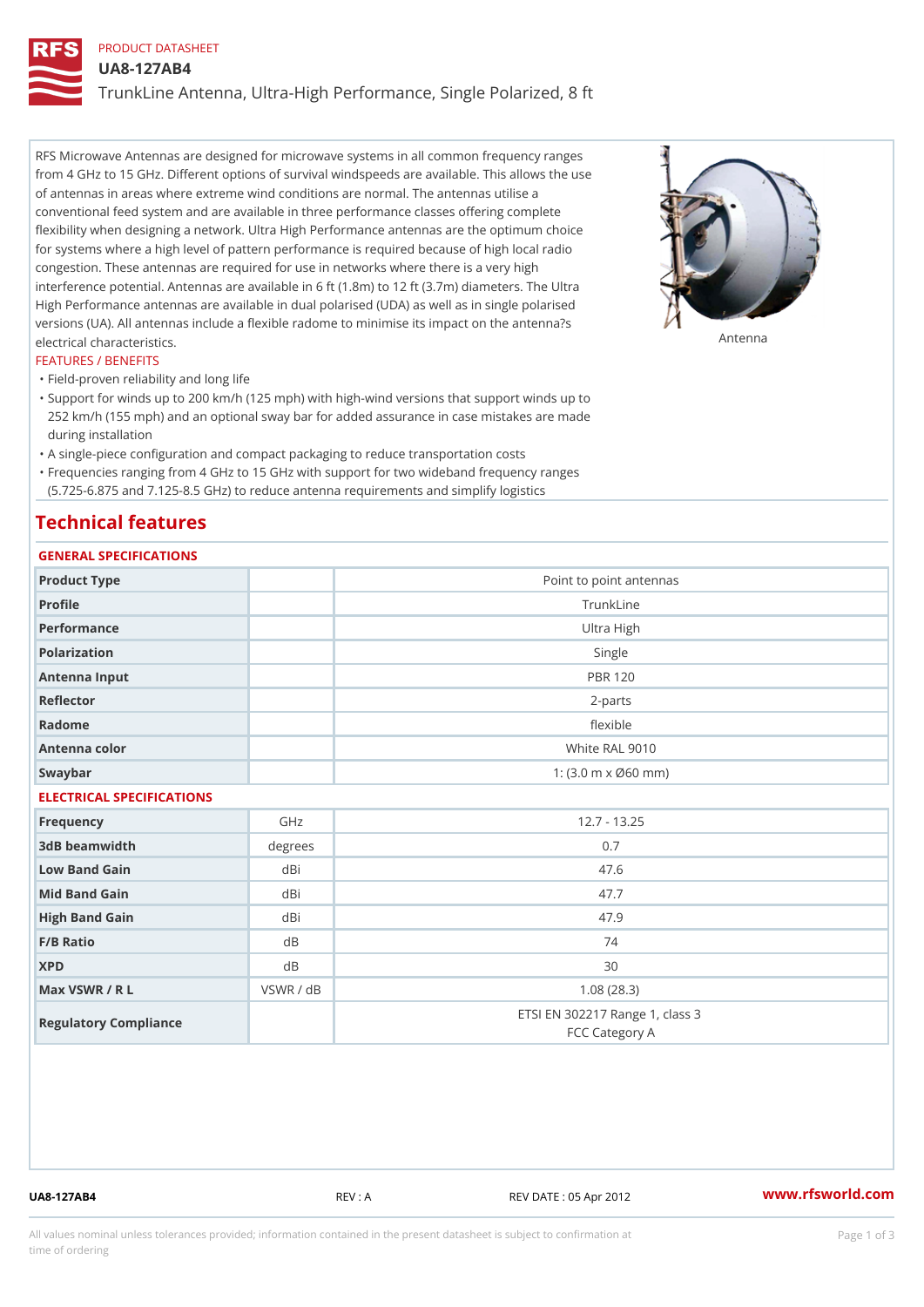# PRODUCT DATASHEET

# UA8-127AB4

TrunkLine Antenna, Ultra-High Performance, Single Polarized, 8 ft

| MECHANICAL SPECIFICATIONS                                                                |              |                                                                          |  |  |
|------------------------------------------------------------------------------------------|--------------|--------------------------------------------------------------------------|--|--|
| Diameter                                                                                 | ft $(m)$     | 8(2.4)                                                                   |  |  |
| Elevation Adjustment                                                                     | degrees      | ± 5                                                                      |  |  |
| Azimuth Adjustment                                                                       | degree:      | ± 5                                                                      |  |  |
| Polarization Adjustment                                                                  | degrees      | ± 5                                                                      |  |  |
| Mounting Pipe Diameter<br>minimum                                                        | $mm$ (in)    | 114(4.5)                                                                 |  |  |
| Mounting Pipe Diameter<br>maximum                                                        | $mm$ (in)    | 114(4.5)                                                                 |  |  |
| Approximate Weight                                                                       | kg (1b)      | 180 (396)                                                                |  |  |
| Survival Windspeed                                                                       | $km/h$ (mph) | 200 (125)                                                                |  |  |
| Operational Windspeed                                                                    | $km/h$ (mph) | 190 (118)                                                                |  |  |
| <b>STRUCTURE</b>                                                                         |              |                                                                          |  |  |
| Radome Material                                                                          |              | PVC coated fabric                                                        |  |  |
| FURTHER ACCESSORIES                                                                      |              |                                                                          |  |  |
| optional Swaybar                                                                         |              | 1: SMA-SK-60-3000A (3.0 m x Ø60 mm)                                      |  |  |
| Further Accessories                                                                      |              | SMA-WK-8 : Wind Kit<br>SMA-SKO-UNIVERSAL-L : Universal sway bar fixation |  |  |
| MOUNTOUTLINE                                                                             |              |                                                                          |  |  |
| m m<br>$Dimension_A$<br>(in)                                                             |              | 2616 (103.4)                                                             |  |  |
| m m<br>Dimension_B<br>(in)                                                               |              | 1450(57.1)                                                               |  |  |
| m m<br>$Dimension_C$<br>(in)                                                             |              | 460 (18.1)                                                               |  |  |
| $Dim_D - D -$<br>m <sub>m</sub><br>$114$ m m $(4.5$ ir $)$ $\sqrt{$ ii $\sqrt{p}}$ $\ge$ |              | 190(7.5)                                                                 |  |  |
|                                                                                          |              |                                                                          |  |  |

Dimension\_E

Dimension\_F

mm (in)

m<sub>m</sub> (in)

310 (12.3)

1120 (44.1)

UA8-127AB4 REV : A REV : A REV DATE : 05 Apr 2012 WWW.rfsworld.com